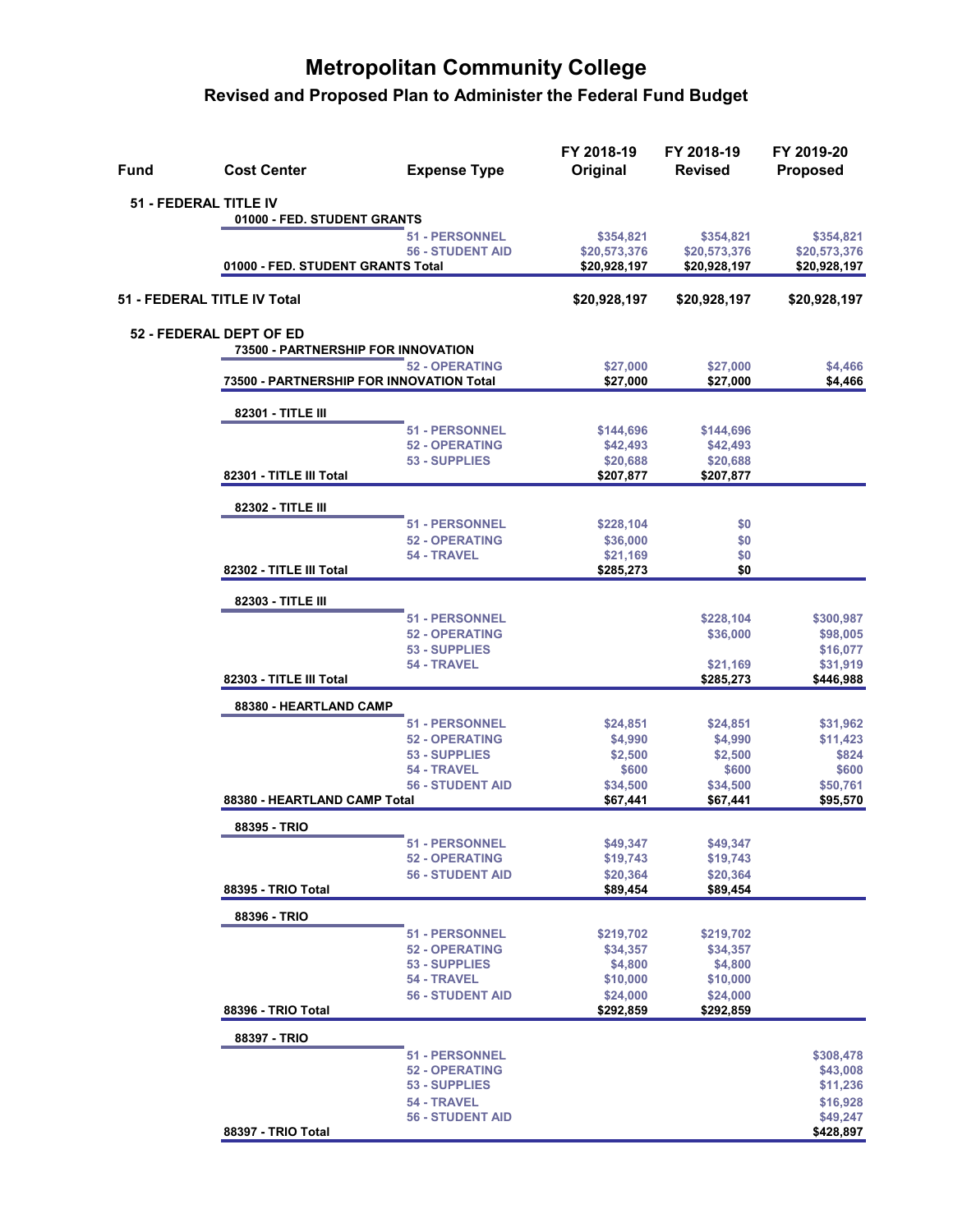| Fund                          | <b>Cost Center</b><br><b>Expense Type</b>                                    | FY 2018-19<br>Original | FY 2018-19<br><b>Revised</b> | FY 2019-20<br><b>Proposed</b> |
|-------------------------------|------------------------------------------------------------------------------|------------------------|------------------------------|-------------------------------|
|                               | <b>52 - FEDERAL DEPT OF ED</b>                                               |                        |                              |                               |
|                               | 88404 - UPWARD BOUND MATH & SCIENCE                                          |                        |                              |                               |
|                               | <b>51 - PERSONNEL</b><br><b>52 - OPERATING</b>                               | \$62,123<br>\$13,492   | \$62,123<br>\$13,492         |                               |
|                               | 88404 - UPWARD BOUND MATH & SCIENCE Total                                    | \$75,615               | \$75,615                     |                               |
|                               | 88405 - UPWARD BOUND MATH & SCIENCE                                          |                        |                              |                               |
|                               | <b>51 - PERSONNEL</b>                                                        | \$165,878              | \$165,878                    |                               |
|                               | <b>52 - OPERATING</b>                                                        | \$24,163               | \$24,163                     |                               |
|                               | 53 - SUPPLIES<br>54 - TRAVEL                                                 | \$1,500<br>\$6,412     | \$1,500<br>\$6,412           |                               |
|                               | 88405 - UPWARD BOUND MATH & SCIENCE Total                                    | \$197,953              | \$197,953                    |                               |
|                               | 88407 - UPWARD BOUND MATH & SCIENCE                                          |                        |                              |                               |
|                               | <b>51 - PERSONNEL</b>                                                        |                        |                              | \$264,590                     |
|                               | <b>52 - OPERATING</b>                                                        |                        |                              | \$56,919                      |
|                               | 53 - SUPPLIES<br>54 - TRAVEL                                                 |                        |                              | \$14,063<br>\$5,606           |
|                               | 88407 - UPWARD BOUND MATH & SCIENCE Total                                    |                        |                              | \$341,178                     |
|                               | 88410 - VETERANS UPWARD BOUND                                                |                        |                              |                               |
|                               | <b>51 - PERSONNEL</b>                                                        | \$149,531              | \$149,531                    |                               |
|                               | <b>52 - OPERATING</b>                                                        | \$10,839               | \$10,839                     |                               |
|                               | 88410 - VETERANS UPWARD BOUND Total                                          | \$160,370              | \$160,370                    |                               |
|                               | 88411 - VETERANS UPWARD BOUND<br><b>51 - PERSONNEL</b>                       | \$165,108              | \$165,108                    | \$373,776                     |
|                               | <b>52 - OPERATING</b>                                                        | \$26,762               | \$26,762                     | \$26,762                      |
|                               | 53 - SUPPLIES                                                                | \$7,680                | \$7,680                      | \$7,680                       |
|                               | 54 - TRAVEL                                                                  | \$11,600               | \$11,600                     | \$11,600                      |
|                               | 88411 - VETERANS UPWARD BOUND Total                                          | \$211,150              | \$211,150                    | \$419,818                     |
|                               | 88412 - VETERANS UPWARD BOUND                                                |                        |                              |                               |
|                               | <b>51 - PERSONNEL</b><br><b>52 - OPERATING</b>                               |                        |                              | \$273,924<br>\$34,512         |
|                               | 53 - SUPPLIES                                                                |                        |                              | \$4,773                       |
|                               | 54 - TRAVEL                                                                  |                        |                              | \$19,113                      |
|                               | 88412 - VETERANS UPWARD BOUND Total                                          |                        |                              | \$332,322                     |
| 52 - FEDERAL DEPT OF ED Total |                                                                              | \$1,614,992            | \$1,614,992                  | \$2,069,239                   |
|                               | <b>53 - FED INDIRECT VOC EDUC</b><br>10000 - INSTRUCTION REPORTING AND RECON |                        |                              |                               |
|                               | <b>55 - EQUIPMENT</b>                                                        |                        |                              | $-$13,723$                    |
|                               | 10000 - INSTRUCTION REPORTING AND RECON Total                                |                        |                              | $-$13,723$                    |
|                               | <b>12100 - AUTOMOTIVE TECH</b>                                               |                        |                              |                               |
|                               | <b>55 - EQUIPMENT</b><br>12100 - AUTOMOTIVE TECH Total                       | \$34,550<br>\$34,550   | \$34,550<br>\$34,550         |                               |
|                               | <b>12150 - DIESEL TECHNOLOGY</b>                                             |                        |                              |                               |
|                               | <b>55 - EQUIPMENT</b>                                                        | \$44,000               | \$44,000                     | \$228,000                     |
|                               | 12150 - DIESEL TECHNOLOGY Total                                              | \$44,000               | \$44,000                     | \$228,000                     |
|                               | <b>12200 - AUTO COLLISION TECHNOLOGY</b>                                     |                        |                              |                               |
|                               | <b>55 - EQUIPMENT</b><br>12200 - AUTO COLLISION TECHNOLOGY Total             | \$59,000<br>\$59,000   | \$59,000<br>\$59,000         |                               |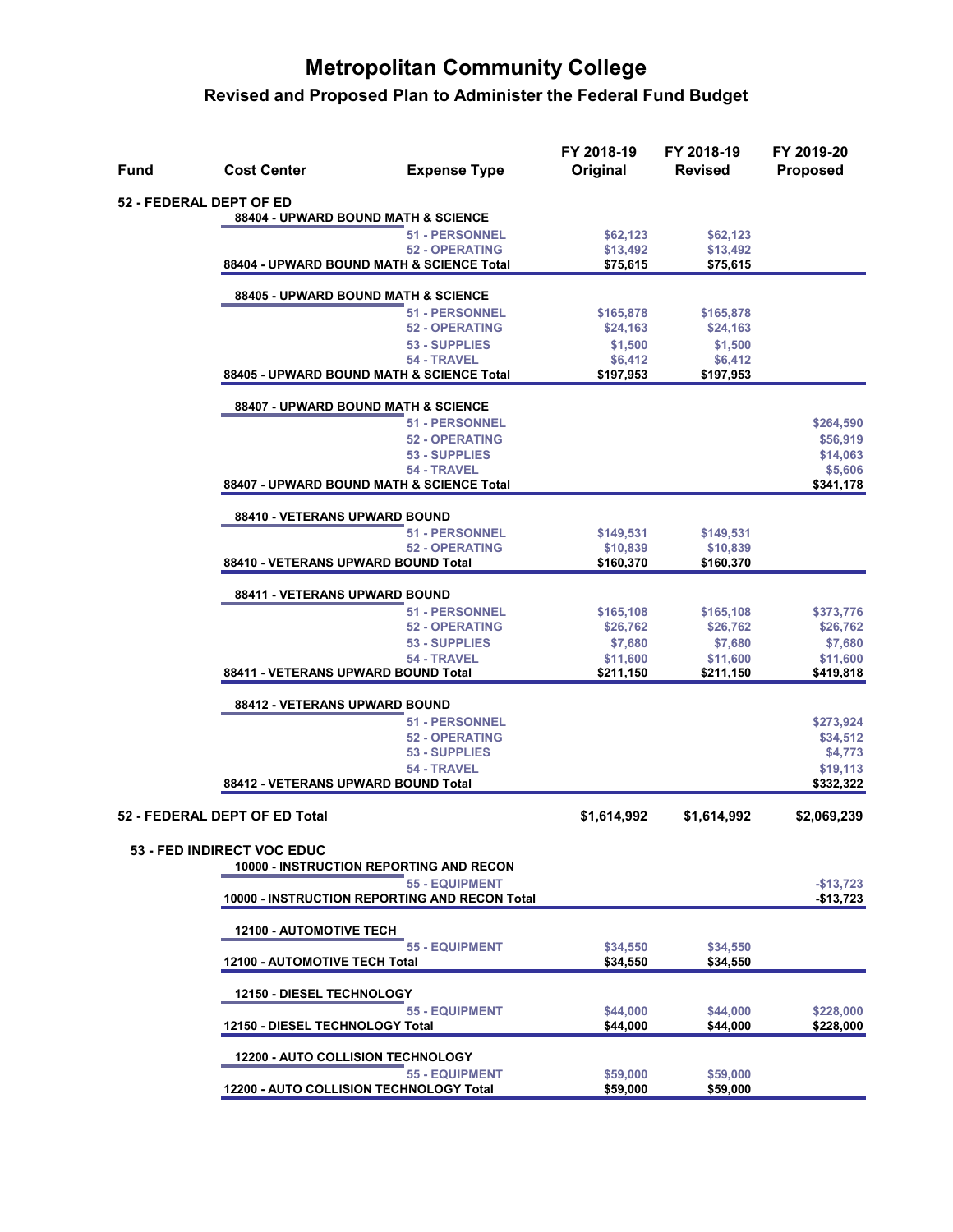| Fund | <b>Cost Center</b>                           | <b>Expense Type</b>                                                  | FY 2018-19<br>Original | FY 2018-19<br><b>Revised</b> | FY 2019-20<br><b>Proposed</b> |
|------|----------------------------------------------|----------------------------------------------------------------------|------------------------|------------------------------|-------------------------------|
|      | 53 - FED INDIRE 13010 - PRECISION MACH TECH  |                                                                      |                        |                              |                               |
|      | 13010 - PRECISION MACH TECH Total            |                                                                      |                        | \$50,000<br>\$50,000         |                               |
|      | <b>13030 - PROCESS OPERATIONS TECHNOLOGY</b> |                                                                      |                        |                              |                               |
|      |                                              | <b>55 - EQUIPMENT</b><br>13030 - PROCESS OPERATIONS TECHNOLOGY Total |                        |                              | \$47,332<br>\$47,332          |
|      | <b>13900 - WELDING TECHNOLOGY</b>            |                                                                      |                        |                              |                               |
|      | 13900 - WELDING TECHNOLOGY Total             | <b>55 - EQUIPMENT</b>                                                |                        |                              | \$32,000<br>\$32,000          |
|      | 14300 - RESP CARE TECHNOLOGY                 |                                                                      |                        |                              |                               |
|      | 14300 - RESP CARE TECHNOLOGY Total           | <b>55 - EQUIPMENT</b>                                                |                        |                              | \$50,000<br>\$50,000          |
|      | <b>14800 - ASSOC SCIENCE NURSNG</b>          |                                                                      |                        |                              |                               |
|      | <b>14800 - ASSOC SCIENCE NURSNG Total</b>    | <b>55 - EQUIPMENT</b>                                                | \$33,000<br>\$33,000   | \$33,000<br>\$33,000         | \$84,157<br>\$84,157          |
|      | 17100 - CIVIL ENGINEERING                    |                                                                      |                        |                              |                               |
|      | 17100 - CIVIL ENGINEERING Total              | <b>55 - EQUIPMENT</b>                                                |                        |                              | \$50,000<br>\$50,000          |
|      | 39055 - HOMEMAKERS 98                        |                                                                      |                        |                              |                               |
|      | 39055 - HOMEMAKERS 98 Total                  | 51 - PERSONNEL                                                       | \$25,000<br>\$25,000   | \$25,000<br>\$25,000         | \$69,500<br>\$69,500          |
|      | <b>39056 - SINGLE PARENTS 99</b>             |                                                                      |                        |                              |                               |
|      |                                              | <b>51 - PERSONNEL</b><br><b>52 - OPERATING</b>                       | \$30,000               | \$30,000                     | \$98,440                      |
|      | 39056 - SINGLE PARENTS 99 Total              |                                                                      | \$30,000               | \$30,000                     | \$98,440                      |
|      |                                              | 39057 - PARTNERSHIPS FOR INNOVATION<br><b>52 - OPERATING</b>         | \$50,480               | \$50,480                     | \$62,539                      |
|      |                                              | 39057 - PARTNERSHIPS FOR INNOVATION Total                            | \$50,480               | \$50,480                     | \$62,539                      |
|      | <b>39058 - SINGLE PARENT DISP HMKRS</b>      | <b>51 - PERSONNEL</b>                                                | \$111,029              | \$111,029                    |                               |
|      | 39058 - SINGLE PARENT DISP HMKRS Total       |                                                                      | \$111,029              | \$111,029                    |                               |
|      | <b>39059 - PERKINS CAREER SERVICES</b>       | <b>52 - OPERATING</b>                                                | \$10,000               | \$10,000                     | \$5,000                       |
|      | 39059 - PERKINS CAREER SERVICES Total        |                                                                      | \$10,000               | \$10,000                     | \$5,000                       |
|      |                                              | 71130 - AREA LEARNING/ACADEMIC AFFAIRS                               |                        |                              |                               |
|      |                                              | <b>52 - OPERATING</b><br>54 - TRAVEL                                 | \$5,000                | \$5,000                      | \$1,000<br>\$4,000            |
|      |                                              | 71130 - AREA LEARNING/ACADEMIC AFFAIRS Total                         | \$5,000                | \$5,000                      | \$5,000                       |
|      | 85010 - DISABILITY SUPPORT SERVICES          |                                                                      |                        |                              |                               |
|      |                                              | <b>51 - PERSONNEL</b><br>53 - SUPPLIES                               | \$215,567              | \$215,567                    | \$9,000                       |
|      |                                              | 85010 - DISABILITY SUPPORT SERVICES Total                            | \$215,567              | \$215,567                    | \$9,000                       |
|      | 88817 - SECONDARY PARTNERSHIPS               | <b>52 - OPERATING</b>                                                | \$8,600                | \$8,600                      | \$4,500                       |
|      |                                              | 53 - SUPPLIES                                                        | \$5,000                | \$5,000                      |                               |
|      | 88817 - SECONDARY PARTNERSHIPS Total         |                                                                      | \$13,600               | \$13,600                     | \$4,500                       |